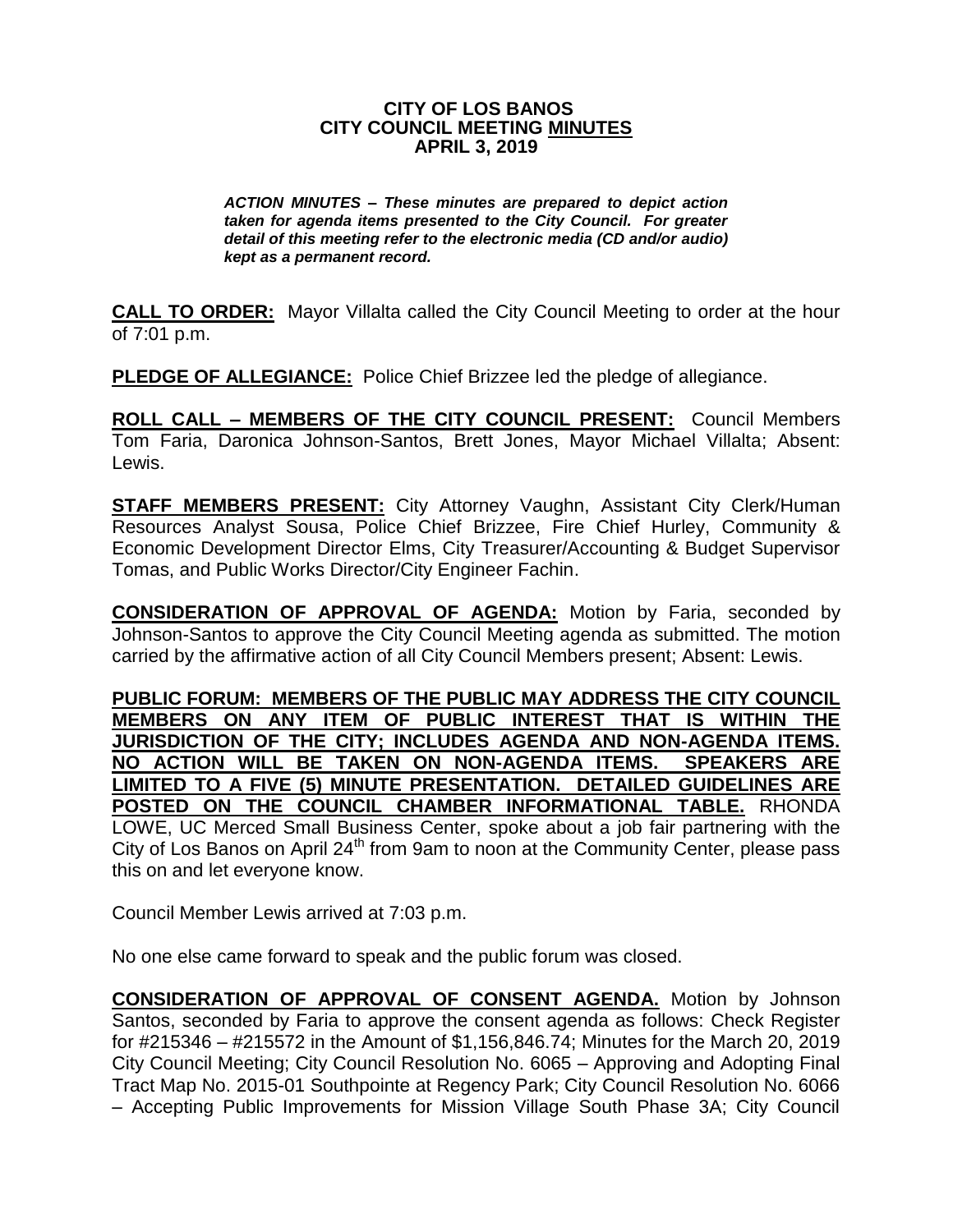Resolution No. 6067 – Approving and Adopting Final Tract Map No. 2001-02 Mission Village South Phase 3B and Accompanying Subdivision Improvement Agreement; City Council Resolution No. 6068 – Amending the Fiscal Year 2018-2019 Budget by Increasing Appropriations in Expenditures for Traffic Impact Fees for Transportation Planner Services in the Amount of \$40,000; City Council Resolution No. 6069 – Approving Adopting Policies for the Administration and Procurement of Architectural and Engineering (A&E) Services for State and Federal Funded Transportation Projects. The motion carried by the affirmative action of all City Council Members present.

#### **TO RECEIVE PUBLIC COMMENT AND CONSIDERATION OF AN ORDINANCE TO ESTABLISH THE REGULATIONS AND PROCESSING OF ACCESSORY DWELLING UNITS.** Community & Economic Development Director Elms presented the report

Council Member Lewis requested some examples that would be unique to our community. City Attorney Vaughn spoke about the uniform building code and how it sets the number of occupants per residence, how certain conditions may not apply to occupancy levels, there are some conditions that the City can limit but they must be unique to the agency, other jurisdictions have tried to limit occupancy levels and they have been struck down by the courts, according to the uniform building code a typical 1,500 square foot home could house up to 20 human beings, there isn't much the City can do, if the Council is looking to pick a number for occupancy and put that to a the square footage of a home it is not going to hold up in court. Council Member Jones stated he doesn't want to see overcrowding in homes, if it gets out of control and the owner doesn't care there may be another safety issue to deal with. City Attorney Vaughn stated that with a large number of people living in a residence we are more likely to see violations that the building official can use to deal with overcrowding in a home. Mayor Villalta inquired as to if the Council has the power to change an ordinance to require air conditioning in all future units being built. City Attorney Vaughn stated that it wouldn't hold up in court and the City must follow the uniform building code just as all others in the State of California do. Mayor Villalta requested that staff do more research on the issue. There was discussion regarding off-street parking requirements. Council Member Jones inquired as to if the City could require vehicles to be off the street in these areas so the street sweeper could come by. Community & Economic Development Director Elms stated that everyone in the City would need to be treated equally. Mayor Villalta explained how this is not the Council or staff's idea, the State of California passed down a ruling that these accessory units will be legal within your City and you do not have a choice to allow or not, we do not get any additional police patrol funds, if staff did not bring this ordinance forward then any person could build a unit and house anyone in our City, the ordinance has been crafted by staff to include every restriction it could have without violating state law, we are going to continue to research this topic.

Mayor Villalta opened the public hearing.

which included a Powerpoint.

No one came forward to speak and Mayor Villalta closed the public hearing.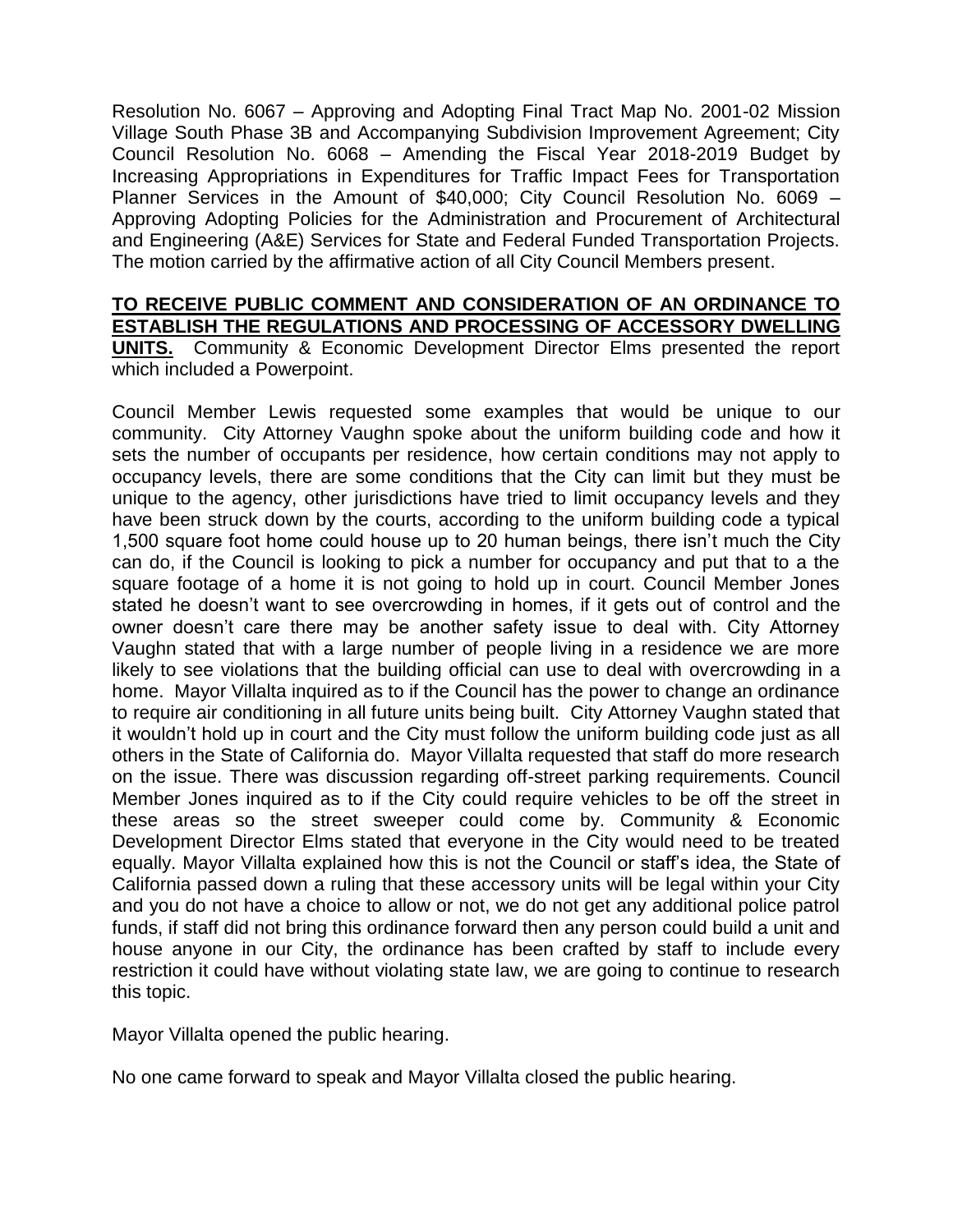Motion by Johnson-Santos, seconded by Faria to waive the second reading of Ordinance No. 1170 – Amending and Restating Article 30 Chapter 3 of Title 9 of the Los Banos Municipal Code Relating to Accessory Dwelling Units. The motion carried by the affirmative action of all City Council Members present.

Motion by Johnson-Santos, seconded by Faria to adopt Ordinance No. 1170 – Amending and Restating Article 30 Chapter 3 of Title 9 of the Los Banos Municipal Code Relating to Accessory Dwelling Units. The motion carried by the affirmative action of all City Council Members present.

#### **TO RECEIVE PUBLIC COMMENT AND CONSIDERATION OF AN APPROVAL OF TAXICAB LICENSE #2019-01 AT THE RESIDENCE OF 726 EAST B STREET FOR SHAZAD ALI, APN 025-015-017.** Community & Economic Development Director Elms presented the staff report.

Council Member Jones inquired as to the difference between UBER and a private taxi cab company. Community & Economic Development Director Elms explained that the City's Police Department inspects private taxi cabs and drivers, UBER drivers are required to have a business license but do not go through the same process as a private company. Jones asked if the taxi cab could park anywhere on the public street at anytime with the advertisement on it. Community & Economic Development Director Elms stated that the taxi can park anywhere on the street.

Motion by Faria, seconded by Jones to adopt City Council Resolution No. 6070 – Approving Taxicab License #2019-01 for Shazad Ali dba Ez Cab and Deeming the Operation a Public Convenience and Necessity. The motion carried by the affirmative action of all City Council Members present.

**CANCELLATION OF THE REGULAR CITY COUNCIL MEETING SCHEDULED FOR WEDNESDAY, MAY 1, 2019 DUE TO THE MAY DAY FAIR.** Motion by Faria, seconded by Johnson-Santos to adjourn the regular City Council Meeting scheduled for Wednesday, May 1, 2019 due to the May Day Fair. The motion carried by the affirmative action of all City Council Members present.

# **ADVISEMENT OF PUBLIC NOTICES (One Report).**

Community & Economic Development Director Elms reported that a public hearing will be held at the Planning Commission meeting of April 10, 2019, to consider revisions to the Conditions of Approval for Vesting Tentative Tract Map #2016-01 and #2016-02 for The Villas and The Hill Subdivisions within the East Center Area Plan.

**CITY MANAGER REPORT.** Thank you to the Boy Scouts and Scout Leaders for attending the meeting.

# **CITY COUNCIL MEMBER REPORTS.**

**TOM FARIA:** Music department had their all district event, awards ceremonies; thank you to the Boy Scouts for coming to the meeting; the May Day Fair is coming soon; the Los Banos High School Spring concert is April 24<sup>th</sup> and will feature tunes by Queen.